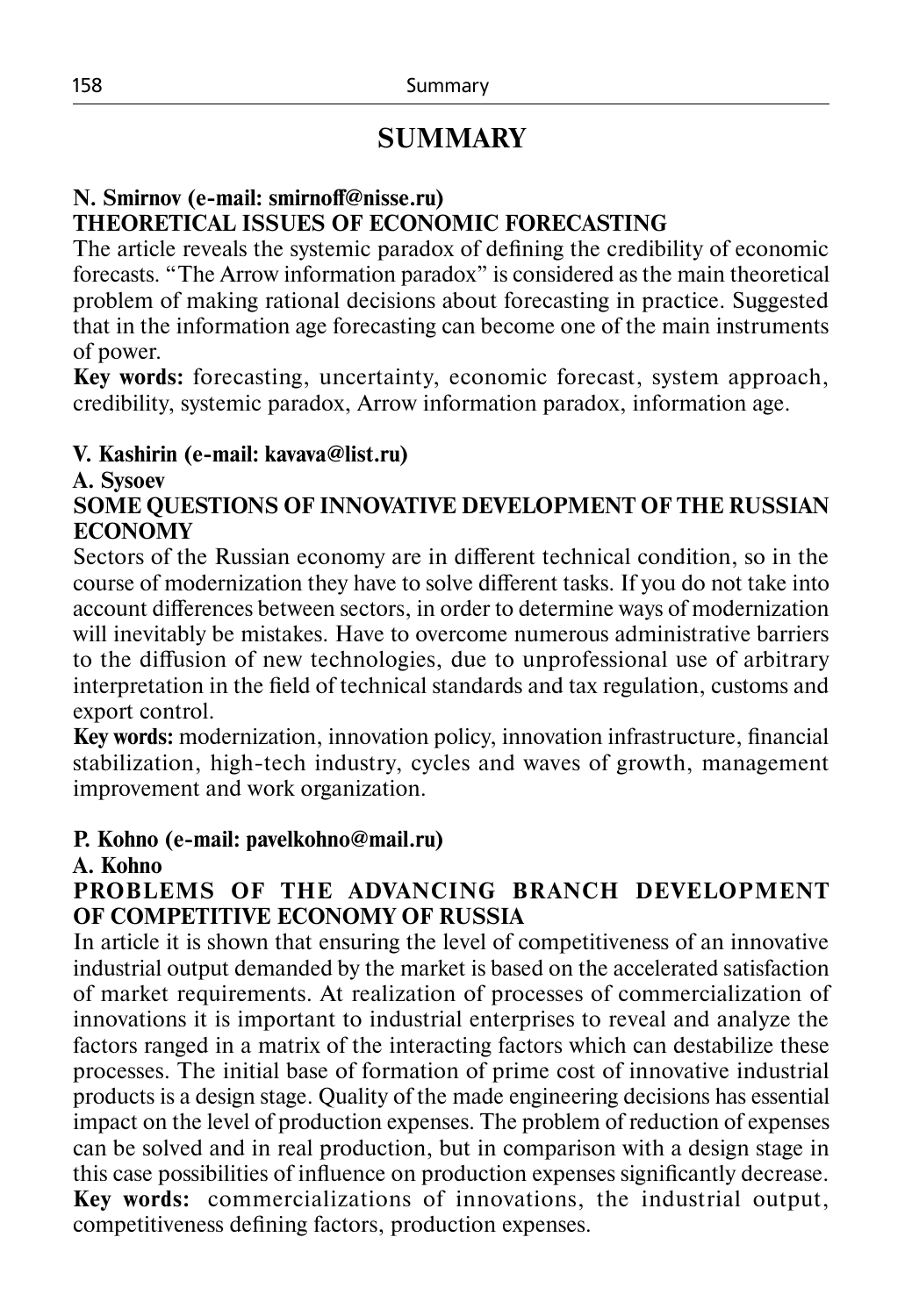## **I. Nikolaev (e-mail: strategy@bk.ru)**

# **T. Marchenko, O. Tochilkina**

## **THE GENDER GAP IN PAY**

Considering the dynamics of gender pay gap in Russian Federation and in the countries of European Union in 2000-s. The paper analyses the difference in gender pay gap in Russia in certain groups of population, selected according to the levels of such factors as: age, level of education, type of economic activity, occupational status, state of health, etc. Applying the data of the Russia Longitudinal Monitoring Survey for 2016-th year the regression model of influencing of given above factors on gender pay gap is evaluated. The strong influence of the choice of certain economic activity on the gender pay gap is stated. The level of discrimination against women and nepotism in favor of men are estimated.

**Key words:** gender pay gap, woman discrimination on labor market, the Oaxaca – Blinder decomposition of differences in wages between men and women.

## **S. Lutsenko (e-mail: scorp\_ante@rambler.ru)**

## **UNCERTAINTY OF ECONOMIC INTERSTS (GOALS) OF CORPORATE GOVERNANCE**

The author considers features of interests of the company in economic activities. The goal of the company is specified in the current legislation – profit extraction. Actually, the goal of company is not only increase welfare of its shareholders, but also accounting of interests of a society. The author considers interests of the company by means of the mechanism of the implied limitations. Their feature is determination of the corporate goals under own discretion the company within the limits of the current legislation.

**Key words:** fiduciary duties, management, implied limitations, shareholder, corporate goal, interests, loayalty, statute.

#### **I. Balyuk (e-mail: balyuk@bk.ru)**

#### **DEVELOPMENT OF THE RUSSIAN STOCK MARKET'S DEBT SEGMENT IN THE CONTEXT OF ITS DEPENDENCE ON THE INTERNATIONAL DEBT MARKET**

Imposed in 2014 economic sanctions for certain Russian banks and corporations forced them to explore alternative sources of funding, however it could not stop activities of the Russian issuers in the international debt securities market. Various Russian issuers still prefer to use the most popular instrument of international fundraising in the form of eurobonds, however in the current difficult geopolitical situation it is reasonable to examine alternative variants of external financing that are considered in the article.

Taking into account international experience of the Russian issuers the author makes a conclusion that the Russian stock market's debt segment in the near future will evolve as a result of the accelerated development of the corporate bond market and wider use of non-traditional sources of funding. Individuals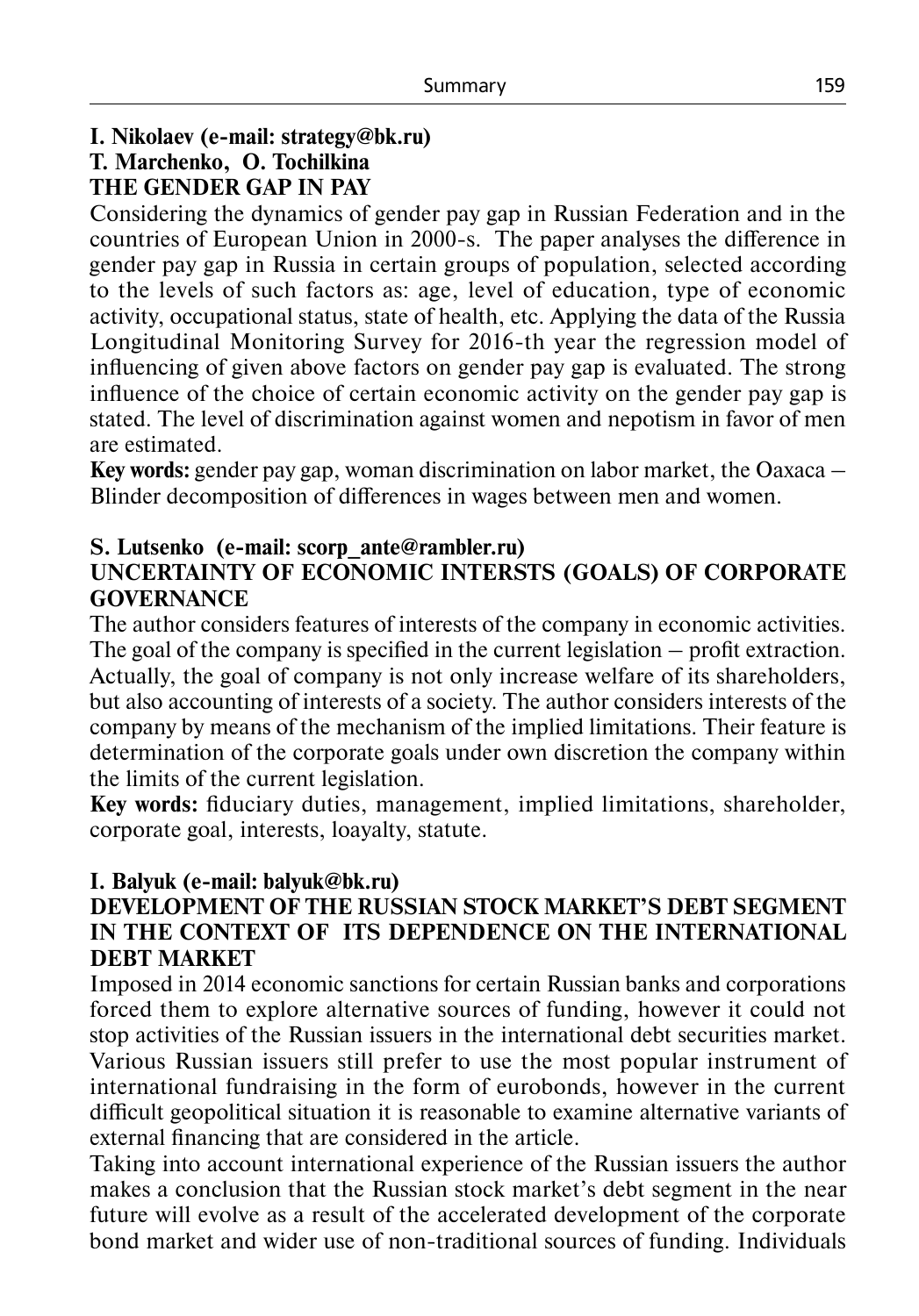and various types of institutional investors will more actively act as investors and compete with traditional investors in the form of banks.

**Key words:** stock market; debt securities; corporate bonds; state debt policy; Russian financial system.

#### **A. Belyakov (e-mail: mr.belyakovaa@gmail.com) REVISITED INFLATION**

(drastic decreasing of inflation in our economy in transition with deficit condition not only justified, but also impossible)

The source of the national inflation is not the exсess of the monetary aggregates but a constant commodity shortage. The combination of objectively low ruble exchange rate and high interest rates makes RF Central Bank' fight with inflation ineffective. There exist other more rational alternative reforms.

**Key words:** inflation, exchange rate, macroeconomic role of Bank of Russia, need for closer cooperation of CBR with other entities, alternative conceptions of economic recovery.

## **EDUCATION SYSTEM: ASSESSMENT OF THE MODERN EXPERIENCE T. Kochuev (e-mail: kochuev38@mail.ru)**

## **EDUCATION IS THE MOST IMPORTANT ECONOMIC FACTOR**

The article deals with the problem of training local staff and their consolidation in economic structures. The need to create a real and reliable system of education, which will be the foundation of the country's professional staff of the economy. **Key words:** education, education system, professional staff, state policy and ideology, Kyrgyz Republic.

## **Zh. Pirimbaev (e-mail: tolkuna@list.ru) KYRGYZ-TURKISH COOPERATION IN THE FIELD OF EDUCATION**

The article describes the experience of the Kyrgyz-Turkish University on the basis of analysis of academic, scientific and managerial activities. A characteristic feature of cooperation in the field of education between Kyrgyzstan and Turkey is cooperation at the state level by concluding interstate agreements, taking into account financing from the state budgets of the two countries. Therefore, all educational activities are free. The article covers the analysis, experience and prospects for improving the work of the Manas University and cooperation in the field of education in general.

**Key words:** Kyrgyz-Turkish Manas University, financing, educational process, scientific activity, cooperation in the field of education.

## **L. Konstanz (e-mail: konstants\_l@auca.kg)**

## **EXPERIENCE OF IMPLEMENTING OF THE AMERICAN SYSTEM OF HIGHER EDUCATION (IN CENTRAL ASIA)**

Restrictions toward this article precludedus from including the theoretical base and analysis of the describing experience of implementing of the American